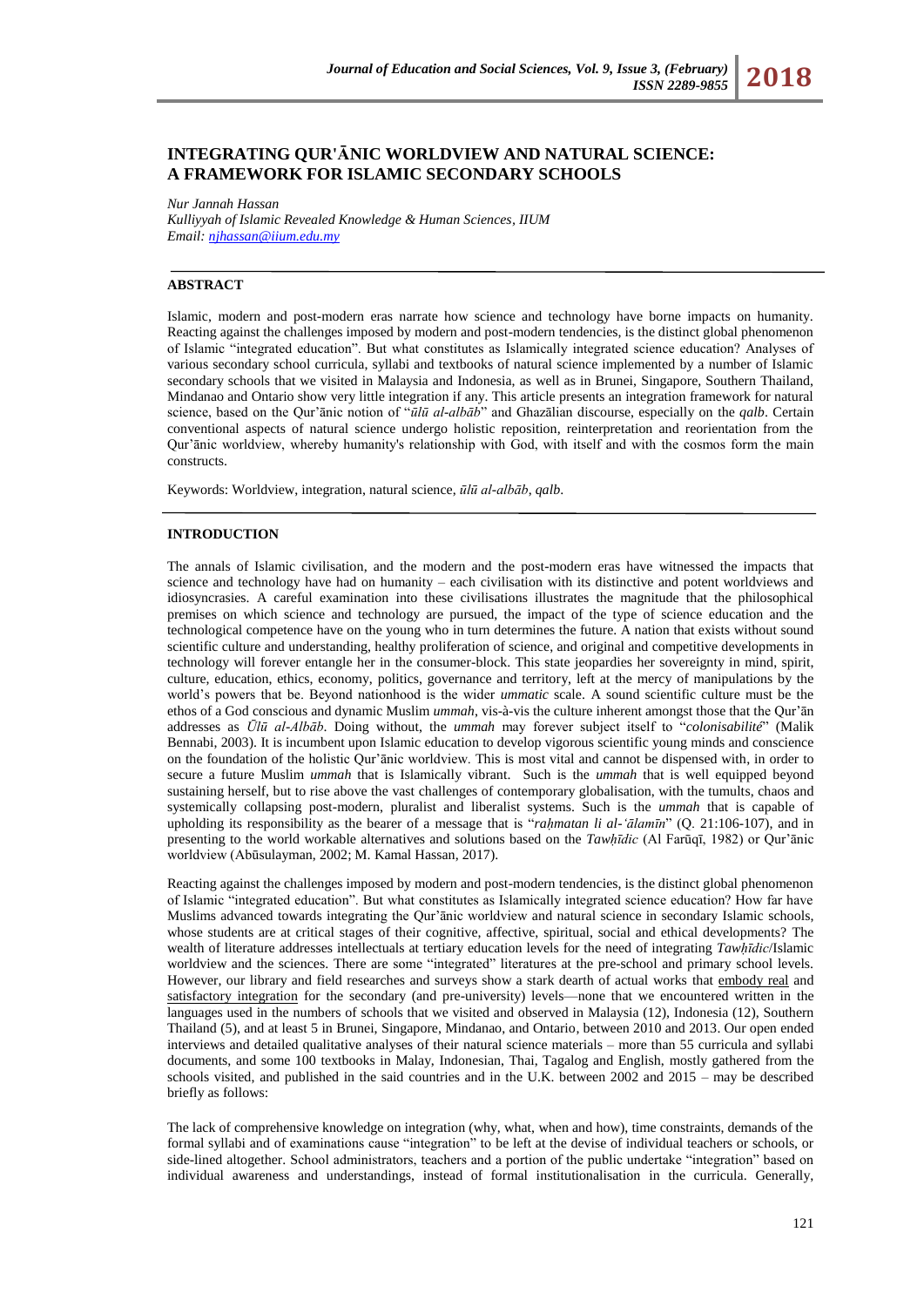"integration" constitutes the study of "Islamic religious knowledge" and natural science in peaceful co-existence, with minimal intersection, if any. An "integrated curriculum" is limited to commendable observances of daily prayers, Qur'ān recitation/memorization, supplications, etiquette, character development and co-curricular activities. With little or no formal training, guidance or supervision, teachers are encouraged to improvise on their own, resulting in superficial patching-on of Qur'ānic verses or *aḥadīth* in the teaching and learning processes*.* There is a stark lack of secondary school curricula, modules and textbooks of natural science (we found none in English, Malay, Indonesian, Thai or Tagalog used in the secondary schools visited) *fully written* from the Qur'ānic worldview. Hence the dire need for such materials voiced almost unanimously by teachers, administrators and members of the schools' boards. We found that the secondary school natural science curricula, syllabi and textbooks available and used, are essentially based on the conventional Western modern naturalistic-mechanisticpositivistic model. God and His attributes are left totally out from the study of nature, man and the universe. These contravene the *Tawhīdic* worldview, and are grave injustices to the holistic nature of humanity and the Cosmos and to Allah as The Owner, The Creator, The Lord and The Master of the Cosmos. Some of the "integrated materials" found include some Qur'ānic verses and supplications in the opening to thank God for the completion of the book, or at best, oddly and sparsely placed in the text in "piece-meal" fashion with little guidance or relevance.

The above findings have been ongoing as long the present researcher, as a student and a teacher of science, can remember. The secondary school age group is the crucial period whereby the cognitive, affective, spiritual, moral and ethical developments form a lasting worldview, which in-turn fashions their future endeavours. As it is in their hands that the immediate future of the *ummah* lies, we consider the responsibility to address the issues above as ours. Since the study is limited to the number of schools of the countries visited, and the data collection from the number of print materials mentioned, the results do not portray the exact situations in all Islamic secondary schools in the Muslim world. The integration framework presented here is that which is used to construct the most important product of Mohd. Kamal Hassan's *Profesor Ulung* project, namely a model three-volume supplementary reference textbook, *Natural Science from the Worldview of the Qur"an: An Introduction* (M.K. Hassan, 2017)*,* for Islamic secondary schools in Malaysia and elsewhere, where English is a medium of instruction.

### **THE REALITY**

It is quite common to come across Muslims who are confounded when the question of integration of natural science with the Qur'ān, is brought about. Questions like "What is the problem with [modern] science?", "What is so 'un-Islamic' about [modern] science?", "There is not such a thing as Islamic science or un-Islamic science!" or; "Science is science, it is objective and it is already 'Islamic'?", "Don't tell me that what we are doing in science is not Islamic!‖ are usually thrown out in response. These comments summarise astutely the mind-set of an observable many, regardless of their socio-educational backgrounds. This observation was made throughout the researcher's interactions with science students, researchers, academics, educators, professionals and the public in the period between 2009 and 2014. The mind-set results from formal education and training that 'indoctrinate' the objectivity of science and the lack of exposure to, and a good grasp of the history and philosophy of science – a phenomenon that is observed globally.

Contrary to the common misunderstanding, an examination of the history and philosophy of Western modern science clearly shows that science is *far* from being objective. It is *laden* with the fundamental pre-suppositions and premises of the worldview that constructs the discipline. Fundamental questions such as "Who am I?"; "Where do I come from?"; "Why am I here?"; "What is the meaning of life?" all bear their weight in the foundation and trajectory of any system or discipline, inclusive that of science. Many arguments have been put forth against science as conventionally defined, such as follows.

### **THE NATURE OF WESTERN MODERN (NATURALISTIC, MECHANISTIC AND POSITIVISTIC) SCIENCE**

The naturalistic premise of Western science may be understood as such:

The history of science, even of modern science since the Renaissance, and especially since Francis Bacon, may be taken as an illustration…. Bacon was the prophet of the secularized religion of science. He replaced ‗God' by the name ‗Nature'… Theology, the science of God, was replaced by the science of Nature. The laws of God were replaced by the laws of Nature. God's power was replaced by the forces of Nature. And at a later date, God's design and God's judgements were replaced by natural selection. Theological determinism was replaced by scientific determinism, and the book of fate by the predictability of Nature. In short, God's omnipotence and omniscience were replaced by the omnipotence and omniscience of nature and by the virtual omniscience of natural science (Karl R. Popper, 1996:82-83).

Mechanistic philosophy is attributable to materialism. It holds that the universe "is best understood as a completely mechanical system", i.e. "a system composed entirely of matter in motion under a complete and regular system of laws of nature". Mechanists strive to explain "every phenomenon in the universe […] in terms of mechanical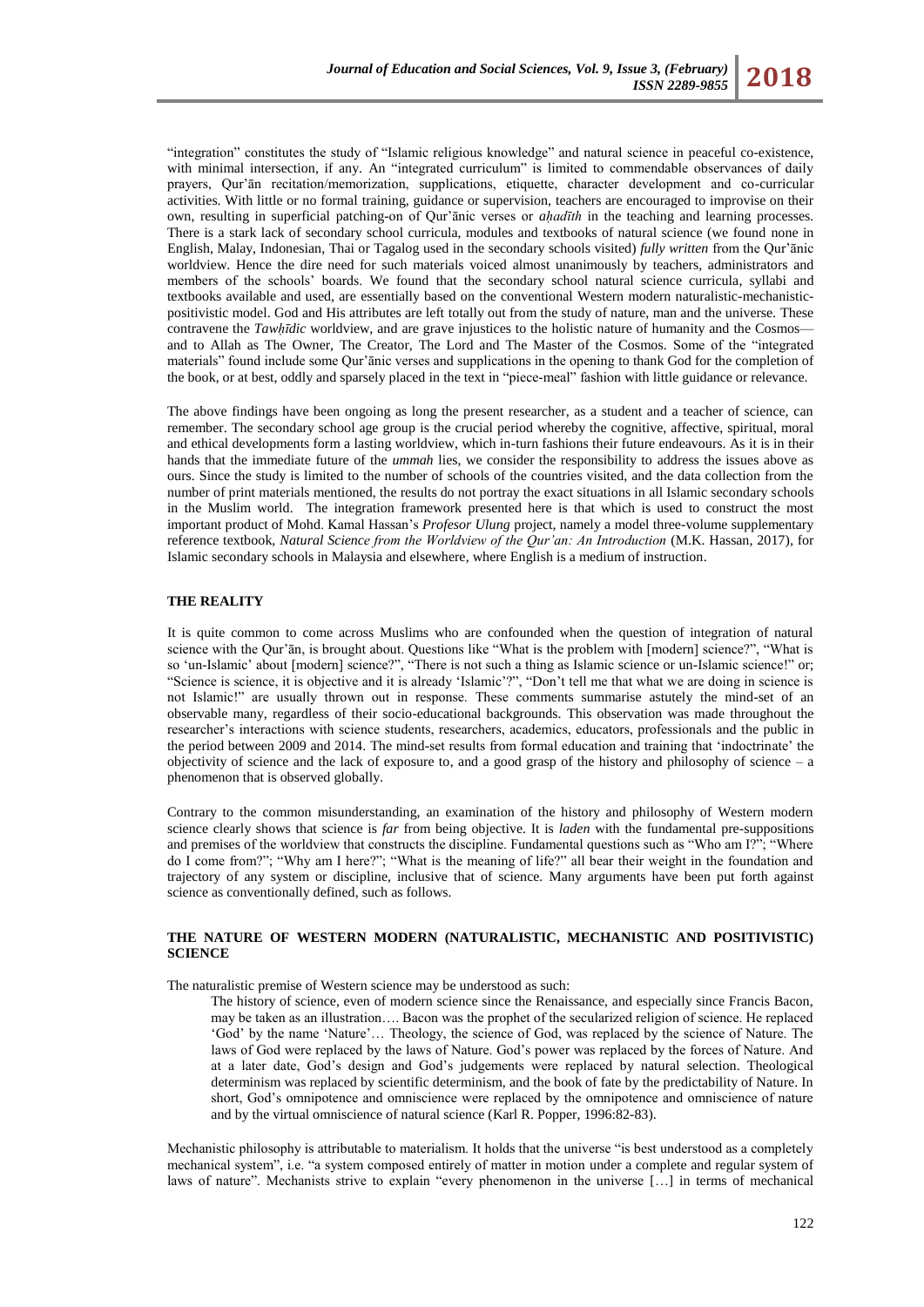laws". It is "often criticised for overlooking the organic interdependent relationships", "its incompatibility with free will, and oversimplification of complex phenomena" (*The New World Encyclopedia*, n.d.).

Positivism describes a system as a set of experiential data, with the repudiation and exclusion of any metaphysical presupposition. It refutes transcendence and is "antitheological". "Most positivists have been utilitarians" with the "object of worship not the deity of the monotheistic faiths but humanity" rendering it "anthropomorphic" (*The Academic Edition of Encyclopaedia Britannica*, n.d.).

All three philosophies stand on the premise of secularism, and have been the conspicuous characteristics of Western modern science. Richard Tarnas (1991:282-283) accounts,

This emergence of the modern mind, rooted in the rebellion against the medieval Church and the ancient authorities, and yet dependent upon and developing from both these matrices, took the three distinct and dialectically related forms of the Renaissance, the Reformation, and the Scientific Revolution. These collectively ended the cultural hegemony of the Catholic Church in Europe and established the more individualistic, sceptical, and secular spirit of the modern age. Out of that profound cultural transformation, [modern] science emerged as the West's new faith… Science enobled that [modern] mind, showing it to be capable of directly comprehending the rational order of nature  $[\dots]$  No  $[\dots]$  such authority needed, for every individual possessed within himself the means for attaining certain knowledge—his own reason and his observation of the empirical world.

Tarnas (1991:320-323) expresses the rootedness, rebellion and dependence upon medieval Church and ancient Hellenistic authorities as the "hidden continuities" of the Western mind.

Thomas S. Kuhn [1922-1996] writes.

If science is the constellation of facts, theories, and methods collected […], then scientists are men who, successfully or not, have striven to contribute one or another element to that particular constellation […]. An apparently arbitrary element, compounded of personal and historical accident, is always a formative ingredient of the beliefs espoused by a given scientific community at a given time. That element of arbitrariness does not, however, indicate that any scientific group could practice its trade without some set of received beliefs (Kuhn, 1996:1-4).

Tarnas (1991:359) notes,

because scientific knowledge is a product of human interpretive structures that are themselves relative, variable, and creatively employed […], the truths of science are neither absolute nor unequivocally objective. […] the modern mind was left free of absolutes, but also disconcertingly free of any solid ground.

Compounding to the above is the declaration of the death of philosophy by Stephen Hawking (2010:5), who affirms that,

God [...] is not the answer of modern science [...] just as Darwin and Wallace explained how the apparently miraculous design of living forms could appear without intervention by a supreme being, the multiverse concept can explain the fine-tuning of physical law without the need of a benevolent creator [...] (Hawking, 2010:164-165).

Adding on to these is the post-modernists' annihilation of truth, leaving humanity in a free fall to the bottomless pit of valueless-ness.

## **THE STATE OF ENVIRONMENTAL AND HUMANITARIAN AFFAIRS IN THE HANDS OF MODERN SCIENCE**

Scientists, philosophers and scholars agree that since the modern period, science has progressed on a course that, whether directly or indirectly, places humanity and the environment in an unprecedented glut of crises. In the name of development, human beings manipulate and devastate the earth, whilst amassing pollution and garbage on its surface. For utility and status, for showing up political muscles, for comfort and mobility, for advancing the economy, and in the name of progress, humans rape the earth and violate its inhabitants without concern. On top of the widening ozone hole, global warming and extreme weather conditions as part of the human induced climate change, is the discovery of a plastic garbage patch in the Pacific Ocean (see S. Kaplan, 2016 and Ocean Portal, 2015) twice the size of France (Richard Grant, 2009), endangering and killing marine life and polluting the food chain. Out of the rapid spur of all these, humankind has subjected himself and each other to unprecedented despondencies due to pollutions of the environment, the body, the mind and the soul, and the loss of its spirit. Facing the global systemic crises, Hans Küng (2007:649-650) challenges,

[t]he price that the West had to pay for the [...] epoch-making change in values and norms [...] of latemodernity […] was a high one: the other spheres of life were left with no religions and indeed largely also with no moral basis and ultimate horizon of meaning... From this follows a deep crisis of orientation and [...] a desperate search for meaning, criteria and a shared basis for values. Like absolutized faith, so too absolutized reason can set free destructive energies, with devastating effects… Here is a new task for Muslims and Christians together.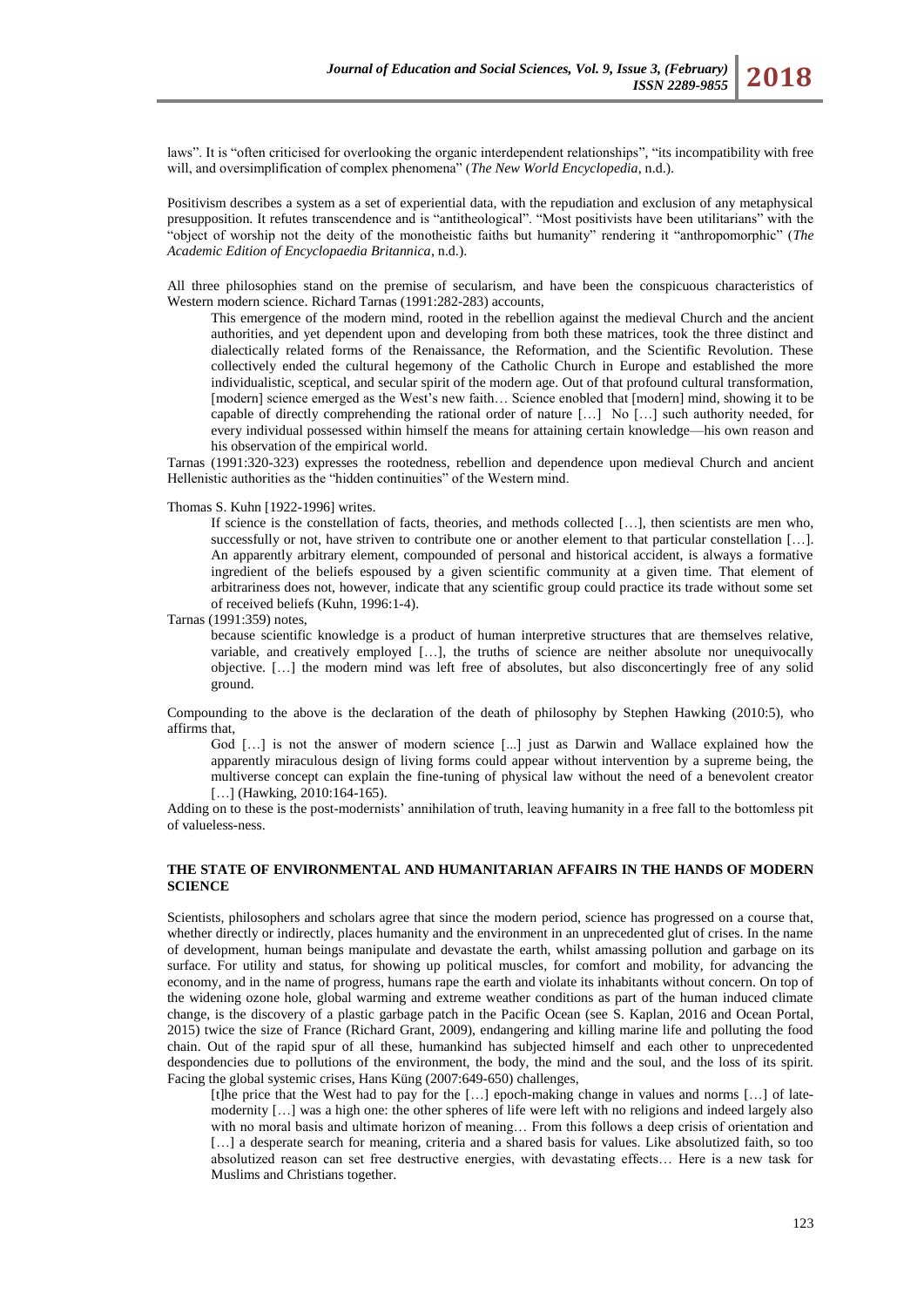### **A QUR'ĀNIC INTEGRATION FRAMEWORK**

Natural science is a study of the physical universe (*"ālam al-shahādah*) that Allāh created, as part of His bounties (*faḍā"il*) and blessings (*ni"ām*) to humanity. It is only inherently justified that this is conducted in tandem with The Creator's Words (e.g. Q. 3:190-191; 45:2-6). Such epistemological unity is inherent in the Qur'ān, which is replete with mentions that Allāh is The Ever-Aware Owner, The Creator that originates creation and then repeats it, The Sustainer, The Mighty, The Wise; followed by verses pointing to the wonders of His creations in the Cosmos. These are signs  $(\bar{A}y\bar{a}t)$  for those who use their faculties to reflect and understand. The Qur'an draws attention to ―read‖ *Āyāt Allāh* in His two Books – *al-Qur"ān* and *al-kawn* (the Open Book of Nature). The latter is Allāh's revelations devoid of human language, yet teeming with His signs (Q. 41:53)—to be "read", studied, pondered, contemplated, understood and reflected upon in the light of the Qur'ān. This signifies the rightful position of reason (*"aql*), which is subservient to Revelation (*al-waḥy*). Human reason must submit to the Divine Intellect—The Author of both *Āyāt*.

The Qur'ān insists one to apply and bring to bear all the sensory and intellective faculties in comprehending both categories of *Āyāt.* A compelling example is Q. *Al-Rūm*:11-27. The repetitious mentions of *"and among His Signs is"* decree upon humanity to awaken the senses and engage in a rational understanding of God's *Āyāt* as do the ―*Ūlū al-Albāb*‖. Another gripping Qur'ānic injunction is the notion of *"taskhīr",* which is the subjection of ―*all that is in the heavens and all that is in the earth*<sup>n</sup> (Q. 45:12-13) for humanity to harness, manage, safeguard and benefit from in their servitude (*'ubūdiyyah*) and vicegerency (*khilāfah*) to Allāh on earth (O. 2:30-34)—a "cosmic" vocation (Al Fārūqi, 1986: 317) despite human's infinitesimal physical size. Allāh's administration of the cosmos (*Tadbūr al-kawn*, from "*yudabbiru"*, Q. 10:3, 31; 13:2; 32:5) and His pre-measurement, predetermination and decree (*"Taqdīr"* from "*qaddara"*, Q. 10:2, 5; 25:2; 41:10; 73:20; 80:19 & 87:3) set the regularities, constancies and predictability of the properties of nature. In this regard, scientific laws are scientific statements that attempt to describe, insofar as science has reached, particular fixed patterns in nature in accordance to Allāh's Regulation (*Tadbīr*) and His Laws (*Taqdīr*) as He has decreed to operate in the physical universe. However, due to the contingency of science, certain established scientific theories (or perhaps even scientific laws) may be proven null in the future. It must be noted as well, that Allāh by His Absolute Power and Dominion is capable to decree upon miracles (mostly in the form of *mu"jizāt al-rusul*) that is totally out of the norm or the expected regularity in nature, and is thus scientifically inexplicable. Outside the domain of science also is the unseen realm (‗*ālam al-ghayb*) of the cosmos, such as the nature of spirit (*rūḥ*), self (*nafs*) and intelligence (*"aql*).

The cosmos thus should be studied in the Light of the Qur'ān, which is The Guidance (*al-Hudā*) and The Criterion (*al-Furqān*); with humility, gratitude, acknowledgement, awe and utmost reverence, obedience and servitude towards *Allāh*, The God, The Creator, The Owner and The Lord of everything that exists. Placing Him outside of the disciplines of natural science, and pursuing them with attitudes contrary to the above constitutes as grave injustices (*ẓulm*) and tyranny (*ṭaghūt*) of the highest order to the innate nature of the human self, to the cosmos – the environment, floras and faunas, the atmosphere, and the outer space – and especially to God.

### **QUR'ᾹNIC SCIENTIFIC ACTIVISM AS** *'UBŪDIYYAH* **AND** *KHILᾹFAH*

Whilst modern Western science serves the utilitarian, medical, economic and technological needs of human life, the role of science in Islam transcends beyond pragmatic utility. It is to discover the Signs of Allāh in nature and to utilise all the resultant knowledge in serving His cause with gratitude, for the benefit of humanity's wellbeing in this world. It is to realise the grand purpose of creation, to facilitate humans in their vocation on earth, towards sustaining their felicity in the hereafter. The cosmos is to be studied, observed and contemplated upon, so as to know God and get closer to the Creator. Pursuing science is an *"ubūdiyyah* (servitude) and constitutes as *khilāfah*  (vicegerency) to Allāh (M. Golshani, 1989; Osman Bakar, 2008, MK. Hassan, 2017) and in so doing, promotes prosperity of nature (‗*imārat al-kawn,* see Q. 11:61). As the Book of Guidance, the Qur'ān does not neglect anything relevant to the conduct of human's life, from which humanity should be able to deduce the tools necessary for the cognition of nature. These are the hearing, the sight and the heart; perception of Divine Signs in nature through intellections and reflections, and prescriptions for studying nature through a careful study of the Book (M. Golshani, 1989). Science as a study of God's Signs had moved early believers to a myriad of scientific activities, meant to facilitate people in their servitude towards God and study of His creations, which in turn led Muslims to the pinnacles of scientific advancements during the golden period of Islamic civilisation.

#### **"ISLAMISING" SCIENCE AS PART OF ISLAMIC INTELLECTUAL LEGACY**

Over the ages, science has undergone several major interconnected historical processes namely, "naturalisation", ―secularisation‖, and ―Islamisation‖ (Mulyadhi Kartanegara, 2008). Naturalisation of science is the ―adaptation or acculturation" of science coming from outside to a certain new culture, that results in the foreign science being fully assimilated into the new society as its indigenous culture and philosophical system, hence the nature of science which is not value-free or neutral but always "culturally and ideologically laden". Secularization of science took place when all the spiritual-metaphysical dimensions were divorced from scientific view, activities, theories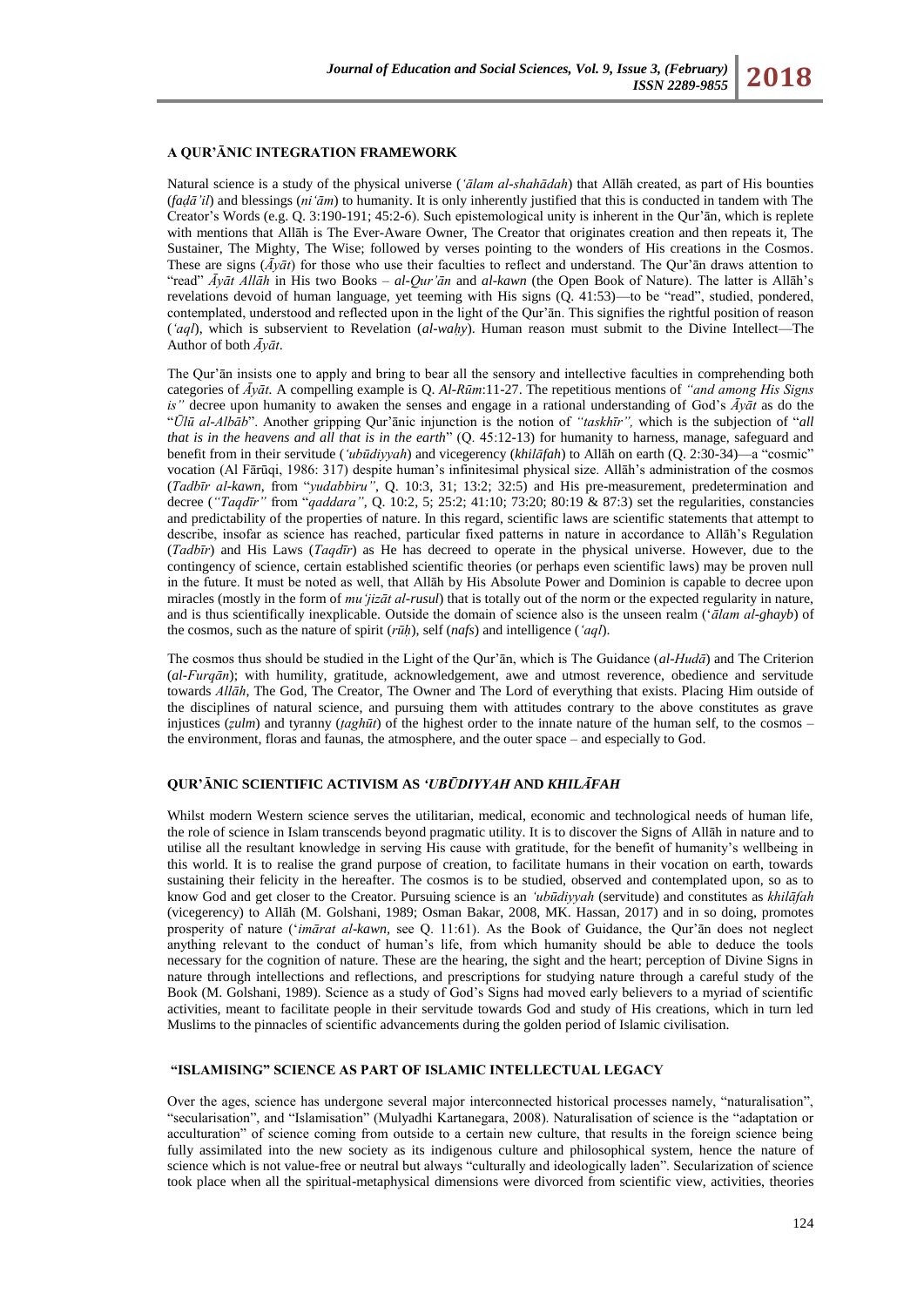and methods by post-Renaissance, modern Western world. Hence, Islamisation of science is a naturalisation of the Western modern science into Islamic value system and foundation of civilisation (Kartanegara, 2008: 149-163). It is the contemporary effort at reconstructing and reviving science in accordance to the Qur'ānic worldview, as was also the case on the onset of Islamic civilisation. To illustrate, the stance of the  $9<sup>th</sup>$  century Muslim philosopherscientist, Yaʻqūb ibn Ishāq al-Kindī, is explained as follows.

Although Al-Kindi was influenced by the work of Aristotle […], he put the Greek's ideas in a new context and laid the foundations of a new philosophy. He first elaborated a system of thought based on the logic of Greek philosophy, hence developed logic and systematic explanations for some of the debated theological issues of his time, such as creation, immortality, God's knowledge, and prophecy (G.N. Atiyeh, 1966:127). Syed Ali Ashraf (1990:2) asserts,

The philosophy of the Islamic past must be studied in order to see how Muslim philosophers tried to Islamise Greek philosophy, how far they succeeded and how far they failed and why. What was the problem which compelled Ghazali to write […] *Tahafut al Falasifa?*.

Science as seen from the Qur'ān is to be understood in the all-encompassing Islamic spirit with its comprehensive perspective of reality (O. Bakar, 2008). It is not mere labelling of the discipline with Qur'ānic verses or *aḥadīth.*  Despite its popularity, not only is this "piece-meal validation" (Kartanegara, 2008:149-163) not accurate, it poses certain risks, with the potential of contravening the very objectives of integration and thus must be avoided. We consider the "piece-meal" approach as faulty for the following reasons. The approach deconsecrates the Qur'ān by taking empirical data of modern science as "the" criteria, and reducing Revelation to an inferior position to science. Whence science, as a product of human effort is contingent and not infallible, the Qur'ān as the Final Revelation from Allāh is objective, with no faults and contains the absolute Truth at all times. Attaching the verses of the Qur'an or *ahadīth* to current scientific findings in the "piece-meal validation" places the sacred truth of Revelation at the scrutiny of shifting contingencies of science. It should be pointed out that the Catholic Church's dogmatic subscription to geocentricism and supporting it with biblical references, caused a row with Nicholai Copernicus's (1473-1543) *On the Revolutions of the Heavenly Bodies,* 1543. The Church's dogmatic position decreed the Inquisition against Galileo Galilei (1564-1642), which incriminated him for his heliocentric position in *Dialogue on the Two Chief Systems of the World, Ptolemaic and Coppernican,* 1632 (N.P. Leveillee, 2011). The Church's hold on geocentricism, a valid scientific understanding at the time and prior to the discoveries that pointed to the heliocentric nature of the solar system, resulted in the schism of science from religion, which has remained for close to four hundred years. Muslim educators must be informed and be cautious of the above danger, and exercise acute discernment and probity in their efforts at integration.

The defects in Western modern science as they exist today, developed hand in glove with secularistic, mechanistic, reductionistic and capitalistic ideologies (M. Kamal Hassan, 1980 & 1981; S.H. Nasr, 2005; O. Bakar, 2008). The rather apologetic approach of reconciling truncated scientific concepts to Islamic creed, tenets and norms, or that of truncated Qur'ānic verses or concepts to scientific theories will only deepen conflicts, imbalance and disharmony. A critical approach should include the deconstruction of the Western epistemology, and the reconstruction of an Islamic epistemology through a critical re-cultivation of the Islamic scientific tradition. Thus the curricula of natural science should also include the assumption that science is not neutral and value-free, with the ultimate purpose of science in Islam being to contemplate on God's creative work so as to increase one's faith and closeness to Him (see Golshani, 1989; O. Bakar, 2008; M. Kartanegara, 2008; M.K. Hassan, 2017). Science from the worldview of the Qur'ān is therefore in line with the holistic (spiritual, physical, emotional, intellectual and social) reality of the innate, uncorrupted human nature and the fundamental tenets of Islam, and should wholeheartedly reinforce *Tawḥīdic* principles (see Al Faruqi, 1982; Al Faruqi & Al Faruqi, 1986; S.M. Naquib al-Attas, 1989; O. Bakar, 2008; M. Iqbal, 2009, M.K. Hassan, 2017).

## **SOME GLARING ISSUES REGARDING CONVENTIONAL WESTERN MODERN SCIENCE**

Listed below are several glaring issues regarding Western modern science, as conventionally defined, which are injurious to the worldview of Qur'ān. These need to be weeded out, or repositioned, realigned, redefined and corrected.

*First*, are the detachment from God and the transcendent by Western philosophies, replacing Him with reason, material, mathematical empiricism and "nature" (Karl R. Popper, 1996:82-83). Absolute freedom and the unrestrained human reason assume supremacy as *the* criterion above Revelation. On the premise of secularism, God is deconsecrated and the notion steadily erodes from deism and pantheism to agnosticism and atheism, where God is a mere historical product of the unsophisticated (S. Freud, 1919) and delusional mind (R. Dawkins, 2006). Human reason being the only authority, losing all sensibility of the sacrosanct and custodianship—all else in the universe, inclusive of other human beings can be considered as biddable materials under mechanistic natural law and objects of scientific investigations (R. Alexander and R.L. Numbers, 2010). Charles Darwin's theory of evolution, natural selection and survival of the fittest mark a "pedestal" of the "natural history" of human beings. Instead of the  $\bar{A}$ damic man – slave-servants and vicegerents of Allāh or the "children of God" in Christianity – the Darwinian man is a product of a random, mechanistic, naturalistic and purposeless evolutionary process of nature.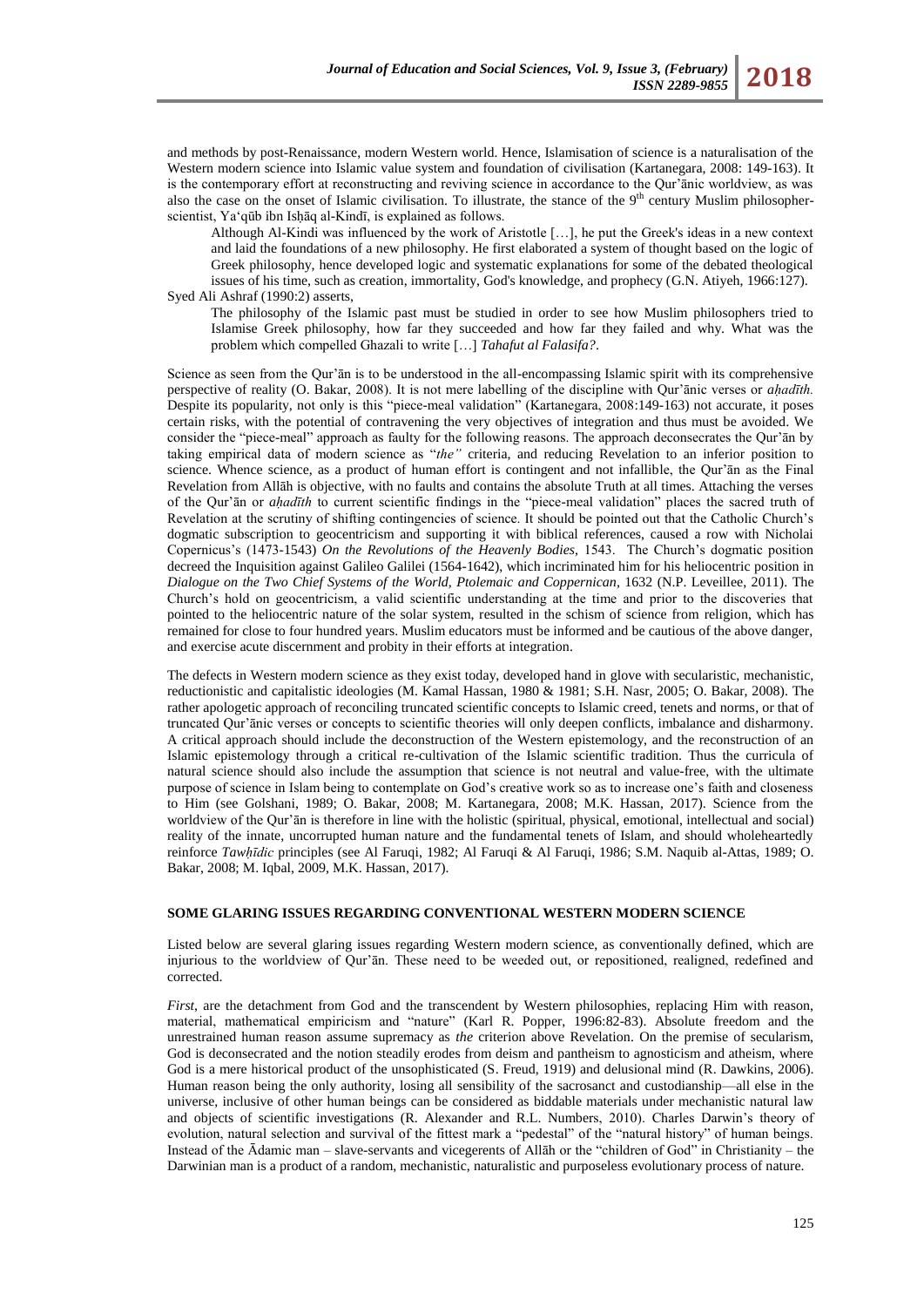*Second*, several ideas that are adhered to as the conventional modern scientific paradigm (R. Sheldrake, 2013:6-27) strike several chords too familiar with ancient Hellenistic cosmology, some of which are inherent in the old Christian dogma (c.f. "hidden continuities", Tarnas,1991:320-323). For example, everything in the universe; inclusive of human beings, their inner workings and the laws of nature are mechanically self-perpetuating and fixed ("Watchmaker analogy", William Paley, 1802/2009). These trace back to the Aristotelian deistic universe. The law of conservation of mass and the first law of thermodynamics states that matter and energy are neither created nor destroyed, i.e. their total amounts in the universe remain constant. This originates from the Aristotelian-Christianised notion of God Who formed the universe from matter that is already in existence, since nothing can be created *ex-nihilo.* Science acknowledges no transcendental meta-physical value in human earthly life. Humans are only the Aristotelian "rational animals" (Christopher Shields, 2008), and a mere chance-product of natural selection (Charles Darwin, 1859), the purposeless mechanism of evolution; and with respect to the size of the cosmic universe, human beings are diminutively insignificant, c.f. the Aristotelian notion of no value to earthly life (Shield, 2008). Science places no transcendental significance to the earth. Thus with the well-being of the imperilled earth on a rapid and irreversible decline at the hands of the Western modern science and technology; is science's ongoing obsession to find an alternative planet with signs of biological life as a new planet for humans. These are traceable to the Aristotelian-Christianized geocentricism, whereby the only significance of the earth is that of a place of punishment for sinners, with no moral obligation or custodianship onto it.

*Thirdly*, is the notion of science as being objective and value-free. Bernard E. Rollin (2006:17) confides,

The slogan that I in fact learned in my science courses in the 1960s, and which has persisted to the present, is that 'science is value-free' in general, and 'ethics-free' in particular… "science cannot make value judgements [...] cannot make moral judgements".

Luke Mastin (2008) explains, positivism

campaigned for a systematic reduction of all human knowledge to logical and scientific foundations [… whereby...] a statement is meaningful only if it is either purely formal (essentially, mathematics and logic) or capable of empirical verification. This effectively resulted in an almost complete rejection […] of Metaphysics (and to a large extent Ethics) on the grounds that it is unverifiable. Its influence in 20th Century Epistemology and Philosophy of Science, however, has been profound.

### **AL-GHAZĀLI AND THE IMPORTANCE OF THE** *QALB*

Al-Ghazālī considered knowledge of the many branches of natural science as an essential prerequisite for understanding the Qur'ān. Al-Ghazālī re-emphasized theo-centricity, which integrates all matters of human existence and life. He managed to reconcile and re-integrate the three disparate post-Qur'ānic thoughts of *fiqh, kalām* and *taṣawwuf* into one cohesive and organic whole. His mastery of Hellenistic philosophy, which was prevalent and had greatly influenced several important and prominent Muslim scholars at the time, notably al-Farābī and Ibn Sinā, enabled him to sift through and discard the un-Islamic elements of Greek thought. His *Tahāfut al-Falāsifah* (al-Ghazālī, 1963:3) thus cleansed *kalām* from ―heresy‖*.* Among the twenty philosophical problems he identified and refuted were the belief in the "everlasting nature of the world, time and motion"; that God "does not know the non-particulars"; the "impossibility of a departure from the natural cause of events"; and the "denial of the resurrection of bodies" (al-Ghazālī, 1963:11-12). These arguments are relevant in that they fundamentally disproof some of the dogmas of conventional modern science (c.f. "The Ten Dogmas of Modern Science", R. Sheldrake, 2013:6-27). Al-Ghazālī redefined the integrative nature of human beings and reinstalled the importance of the state of the heart (*qalb*) as the determiner of the value of any action, thus realigned the spirit of ethics to be in congruence with the purpose of human creation and vocation on earth. By classifying knowledge and its acquisition, he reallocated the rightful and very important position of human intellect, in subservience to the objective Divine Revelation. He brought to conscious awareness the truth of the finite earthly life and the eternal destiny human is heading; thus giving an overview and spiritual insights into the transcendental nature of the life to come, thus placing human life into the larger cosmological perspective.

The place of the spiritual heart (*qalb*) is central in al-Ghazāli's discourse where he stresses on its purification (*tazkiyat al-nafs)* and exercising discipline (*riyāḍiyyah*) (see Q. 91:7-10). He uses the terms *qalb* (heart)*, rūḥ*  (spirit)*, nafs* (soul) and *"aql* (intelligence) to represent the four intrinsic faculties of the spiritual heart, each stands on its own meaning, yet all are intimately interrelated, constituting an organic whole. On its own, each is capable of bearing apparent and outward expressions, as well as with the interplay of any or all of the rest (al-Ghazāli, 2009). Classical Islamic scholars use the plural *"uqūl* in addressing the faculties of intelligence (vis-à-vis multiple intelligences in contemporary jargon). As evident through numerous verses of the Qur'ān, the cognitive intelligences (i.e. the *"uqūl,* sing. *"aql,* mind, or reason) are more of the functions of the spiritual heart rather than the sole domain of the brain as what is conventionally understood. The Qur'ān challenges:

*"Do they not think deeply (earnestly seek to understand) the Qur"ān, or are their hearts locked up by them?"* (Q. 47:24)

*"Or do those in whose hearts is a disease, think that Allāh will not bring to light all their rancour?"* (Q. 47:29)

Accordingly, al-Ghazālī explains that the heart is the seat of knowledge ("al-maḥall al-'ilm") and he aptly uses the "mirror" analogy in reference to it (al-Ghazāli, 2009:39-40). So central is the function of the heart that even in the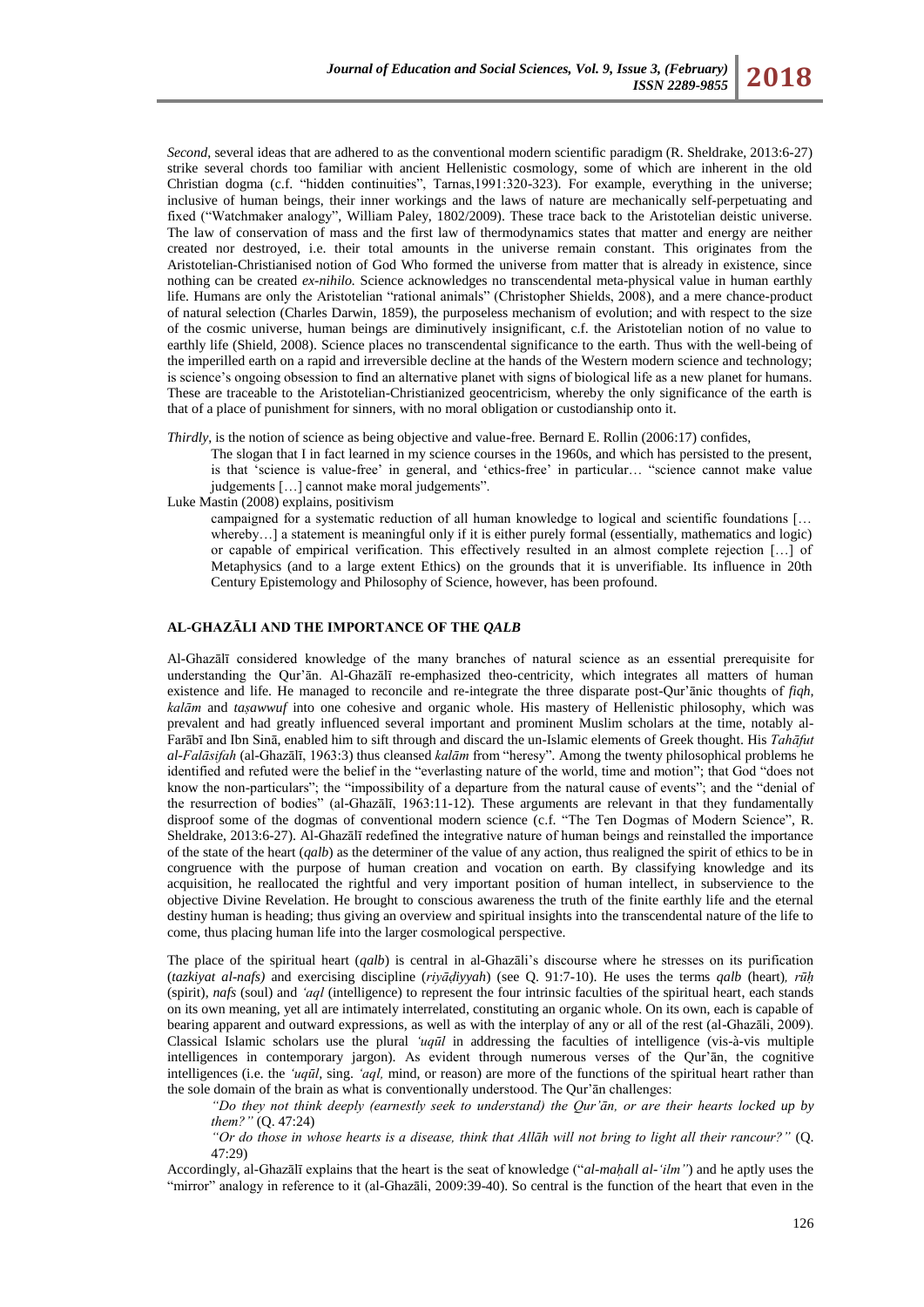pursuit of something that is intrinsically noble ("*mahmūdah"*) may in fact be despicable ("*mazmūmah"*) if the deed springs forth from a heart that is "defective" or tainted with "diseases". These may come as "imperfection" due to immaturity, "dullness due to disobedience" and "lust", miss-direction due to distractions of worldly matters, veiling due to pre-conceptions and blind imitations, and "ignorance of the direction from which the knowledge sought must be obtained". Accordingly, the purity and clarity of the heart are imperatives for arriving at the various levels of unveiling of true knowledge (al-Ghazāli, 2009:39-58).

Al-Ghazālī describes that human beings are equipped to derive awareness and knowledge from two sources: The faculties of senses and reason (*"aql)*, allow humans to know the apparent material universe where he resides. The Divine Revelation and inspiration (*naql)* enable him to discover what may be hidden from plain sight. The former is deficient and thus subservient to the latter. The *qalb* has the "special properties of knowledge and will, which separates it from animals". The processes of spiritual maturity distinguish the *qalb* from immature tendencies (al-Ghazāli, 2009:23-24). True knowledge can only be unveiled once the *qalb* has been cleansed and the veils removed (through *tazkiyat al-nafs*), and the self-cultivated through Qur'ānic and *Sunnat*ic learning and exercising (*riyāḍiyyah*). Since the highest purpose of knowledge is to enable one to get closer to Allāh and eventually to the ultimate bliss of being in His presence ("Wajh *Allāh"*, Q. 2:115, 272; 30:38-39; 76:9), the more the self comprehends knowledge, the better it knows God. With better knowledge and awareness of God, the closer one comes to Him, thus earning greater happiness (al-Ghazālī, 2013). Al-Ghazālī says,

Clear understanding and clear intellect are the highest attributes of man, because through the intellect, the responsibility of Allah's trust is accepted, and through it man can enjoy the closeness to Allah (al-Ghazālī, 2013:49).

To al-Ghazālī intelligence (*aql*) is "the certain sight and the light of belief, the inner characteristics" and "the source and fountain head of knowledge" through which humanity "comprehends reality". He relates the former to the primordial covenant with Allāh *S.W.T.* (‗*ahd Allāh*) and the latter to human innate nature (*fiṭrah*) (N. Nofal, 1993:222-236). Hence, part of the task of education is to develop the intellect to acquire the capacity to accumulate knowledge through experiences and ultimately to enable one to conquer and subdue the lower self (*nafs alammarah bi al-sū"*) for the higher (*lawwāmah, al-muṭmainnah*). Thus, the training of *al-"aql –* the cognitive faculty of the spiritual heart, comprises the disciplining of the extrinsic and intrinsic faculties of senses which are apertures to the spiritual heart and the rest of its faculties (*qalb, rūh* and *nafs*)*.* Al-Ghazālī's emphasis on exercising the senses and intellect in investigations and observations is clear when he criticises against blind faith, or "*taqlīd* (quoted in N. Nofal, 1993:228-231).

Allāh declares that He accepts deeds (*"ibādah*) only if they are characterised by purity of *nafs* (Q. 91:9), soundness of *qalb* (Q. 26:89) and humility of *rūḥ*, bearing in mind the certainty of meeting and returning to their Lord (Q. 2:45-46)*.* These are attained through cleansing the physical body from any physical impurities and the purification of the *nafs, rūḥ, qalb* and *"aql* from any diseases that cast veils rendering them dull and impenetrable. Likewise, a human being will not be able to attain the unveiling of truth without attending to his spiritual heart, purifying it and exercising his faculties in accordance to Qur'ānic and *Sunnat*ic injunctions. A person in the possession of *al-nafs al-ammārah* may be physically and mentally skilled in the empirical aspects of science; but with a heart that is tainted, is unable to penetrate into the deeper meanings of things, lacking insights to arrive at true knowledge. At best, the information, data and skills gathered are good only for pragmatic and utilitarian disposes. Thus the equilibrium between purifying the self and exercising one's faculties (extrinsic and intrinsic), and in engaging both the spiritual and the physical aspects of the self, in *dhikr* and *fikr* (M.K. Hassan, 2017), is the stance of those coloured with the Worldview of the Qur'ān in the pursuit of true knowledge.

## *ŪLŪ AL-ALBĀB*

A contextual study on all the sixteen verses of the Qur'ān referring to the term shows that *ūlū al-albāb* are honoured by Allah, for their profound spiritual ethics and (sensory and intellective) faculties. Their *qalb*, having undergone *riyādiyyah* and *tazkiyat al-nafs* is free from inclinations of the lower *nafs* or *hawa,* receives "colouration" by Allāh ("sibghat Allāh", Q. 2:138), to the point that He is "his hearing with which he hears, his seeing with which he sees, his hands with which he strikes, and his foot with which he walks [...]" (*hadīth qudsy* in *An-Nawawī*, 1976:118).

Their *qalb* is the quintessence of illuminated reason and understanding, intelligent and discerning wisdom, and with insights that are able to unearth truth and correct guidance. These are people characterised by the Qur'ān as those whose life is devoted in sincere and humble servitude (‗*ubūdiyyah*) towards Allāh in all its spheres. They observe lofty and refined Qur'ānic spiritual ethics as exemplified by the Prophets ‗*a.s.*, the seal of whom is Muḥammad *ş. 'a.w.* On observance of Qur'ānic injunctions they exert themselves, their senses and intelligences in listening to, seeing, observing, thinking, pondering and contemplating upon *Ᾱyāt Allāh* in the Qur'ān and in the Cosmos to arrive at deep understanding of them; steadfastly verifying through further empirical proofs and observations without superstition, unfounded assumption, speculation or blind imitation. With deep sense of awareness of God (*taqwā)*, gratitude (*shukr)*, humility *(tawāḍu")* and execution of the highest form of *"ubūdiyyah* to Allāh, they strive (*jihād*) ceaselessly in bringing humanity nearer to understanding *Ᾱyāt Allāh*, in knowing and in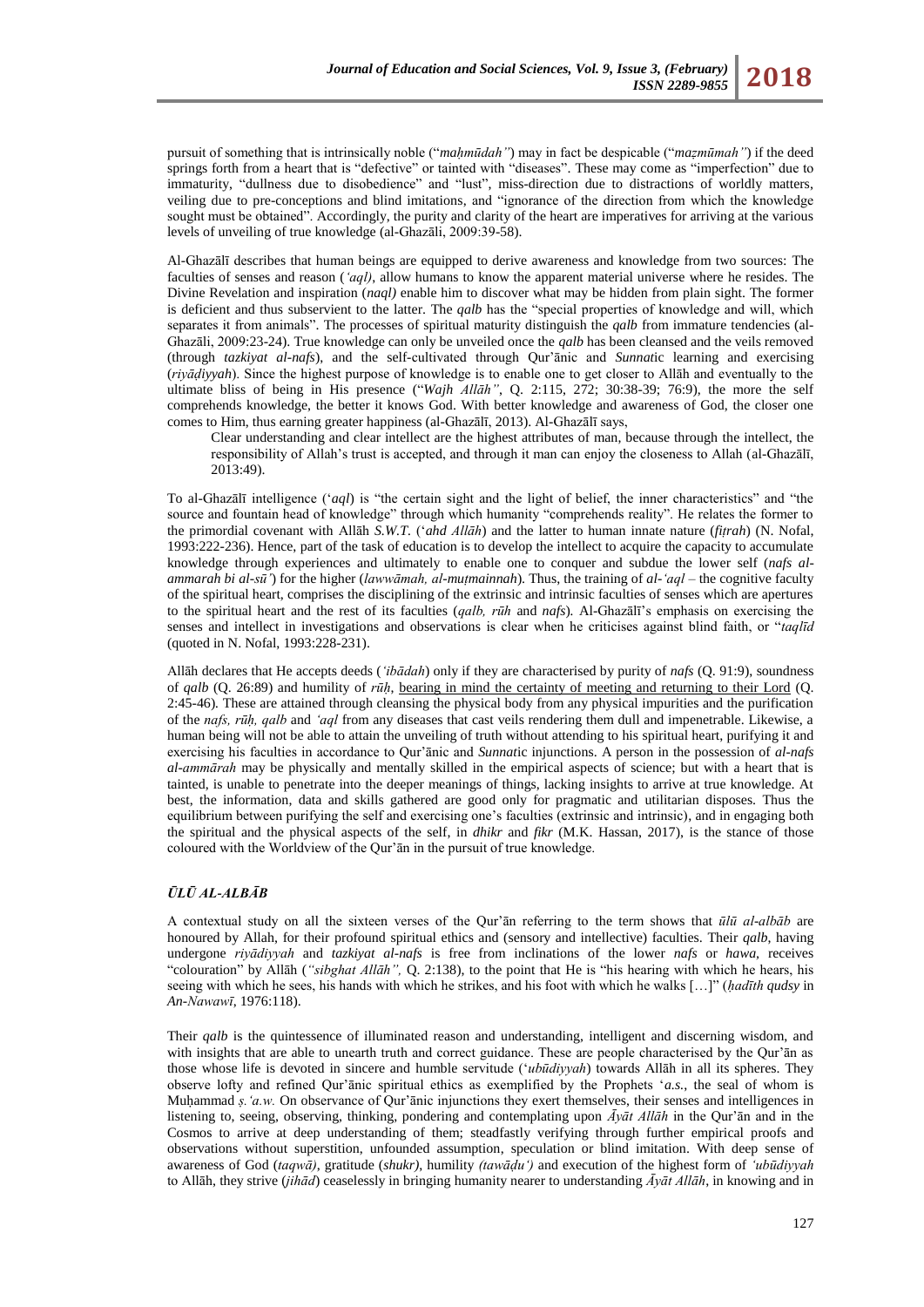getting closer (*taqarrub*) to God. They exert selflessly in service to humanity through their responsibilities, professions, trades and crafts to their best *(itqān* and *iḥsān)*.

In so doing, they may emerge as scholars (*'ulamā'*) who, through a life of vicegerency, promote prosperity while safeguarding the sanctity of balance in nature (*'imārat al-kawn*) and spread mercy and goodness to all (*rahmatan lī al-"ālamīn)*. They are as what the Qur'ān addresses, *"Those truly fear Allāh among His servants who have knowledge"* (Q. 35:28). In a very tight nutshell, constant awareness and remembrance (*dhikr)* of *Allāh* and unfailing engagement of the mind (*fikr)* in intellection and contemplation of God's creations *–* in the Cosmos, in human history and in the body – are the traits of the integrated personalities that the Our'an addresses favourably as *ūlū al-albāb*.

### **AN INTEGRATION FRAMEWORK FOR CONSTRUCTING NATURAL SCIENCE CURRICULA FOR ISLAMIC SECONDARY SCHOOLS: THE** *ŪLŪ AL-ALBĀB* **MODEL**

With a three-step methodology of (i) Identify, (ii) Purify, and (iii) Beautify and Enrich, this framework comprises a three-dimensional construction:

- I. *Al-Taṣawwur al-Qur"ānī* (the Worldview of the Qur'an)*,*
- II. *Al-Turāth al-"Ilm fī al-Islām* (Islamic Civilisational Legacy and Knowledge Tradition) and
- III. *Al-Mulā"imah* (Relevance).

Figure 1 describes the details of the three-dimensional construction. Figure 2 represents, in a very simplified fashion, the framework described.

**Figure 1** The *Ūlū Al-Albāb* three-dimensional integration framework towards constructing natural science curricula for Islamic secondary schools.

#### **(1)** *AL-TAṢAWWUR AL-QUR'ĀNĪ* The Qur'ānic worldview forms the fundamental premise and fashions the underlying spirit,

through which the curricula:

- i. View Allāh's Cosmos with the servitude, humility, acknowledgement, appreciation, gratitude, literacy, awareness, responsibility, activism, ethicality, accountability and the *qalb* of *ūlū al-albāb.*
- ii. Endeavour to "read" cosmic phenomena, which are  $\bar{A}y\bar{a}t$  All $\bar{a}h$  in nature, and to engage actively towards a deeper and holistic understanding of the Cosmos, guided by the study of *Āyāt Allāh* in the Qur'ān.
- iii. Identify, then weed out or reposition, realign, redefine and correct any concept conventional in Western modern science that are injurious or detrimental to the Qur'ānic theology, ontology, cosmology, epistemology, anthropology, axiology and eschatology.
- iv. Focus on the threefold relationship, whilst placing realities in the balance of criterion of the ideals:
	- humanity with Allāh (*ḥabl min Allāh,* i.e. ‗*ubūdiyyah* and *khilāfah*),
	- humanity with itself (*ḥabl min al-nās*, i.e. *muḥāsabah, tazkiyah*, *al-amr bi al-ma"rūf wa al-naḥy "an al-munkar, ummah wasaṭ*), and
	- humanity with the Cosmos (*ḥabl min al-kawn, raḥmatan li al-'ālamīn*).
- v. Enrich the subject matter of natural science with relevant Qur'ānic verses and concepts, which pertain to Qur'ānic theology, ontology, cosmology, epistemology, anthropology, axiology and eschatology of the, and supplementing them with relevant *ahadīth*, in line with the above spirit.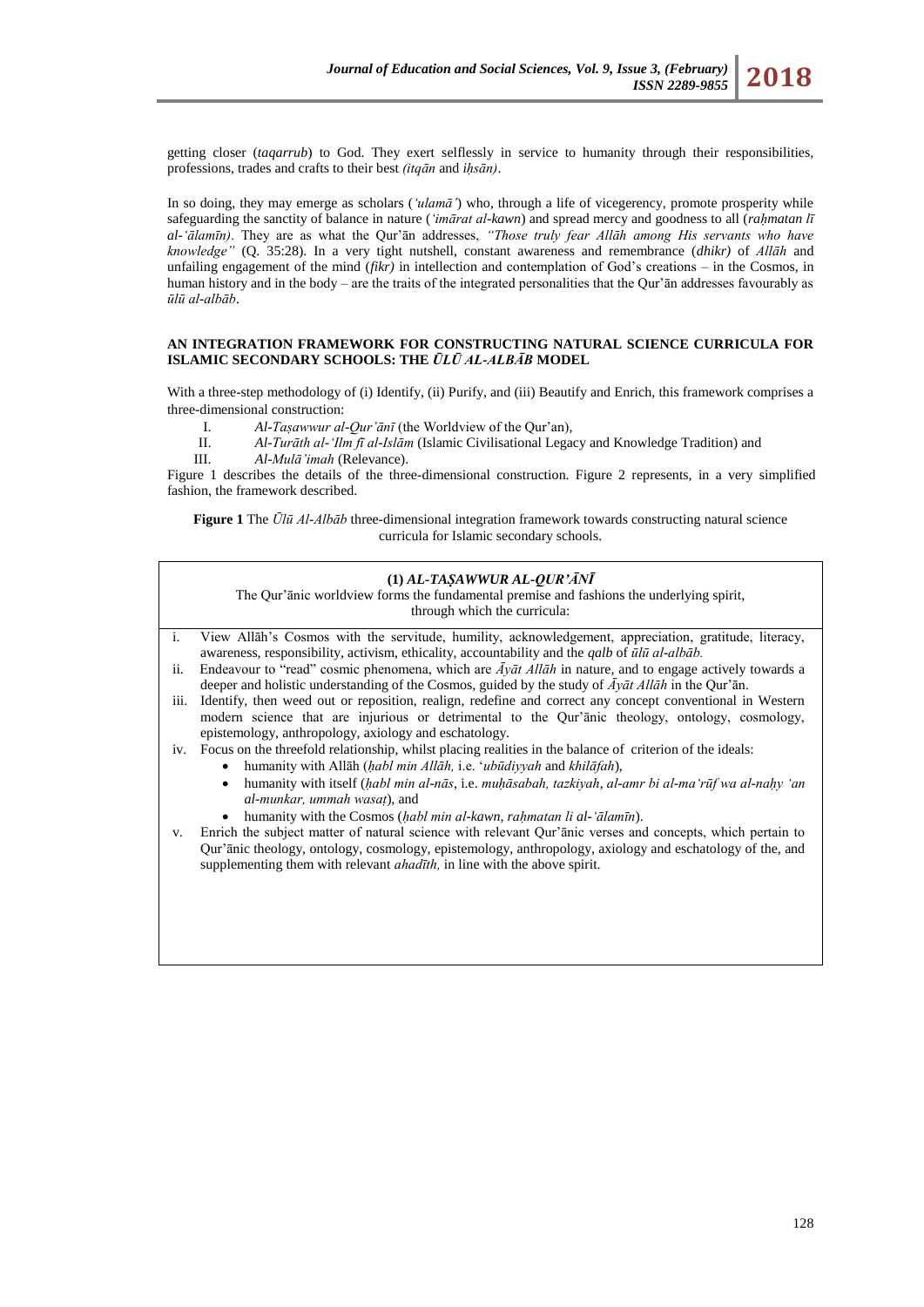### **(2)** *AL-TURĀTH AL-'ILM FĪ AL-ISLĀM*

The curricula serve to revive and resume the civilisational legacy and knowledge tradition in Islam:

- i. The study and pursuit of natural science as a revival and continuation of Islamic knowledge tradition.
- ii. An obligatory endeavour, which helps humanity in getting closer to Allāh and earning His pleasure.
- iii. Identify errors in historical facts associated with certain scientific theories, laws and notable scientific figures.
- iv. Correct the above with proven data and relevant Islamic civilisational legacy (*turāth al-ḥaḍarah al-Islāmiyyah*).
- v. Enrich the body of knowledge with contributions and legacies of the great Muslim scientists of the past.
- vi. Create awareness of the place of natural science in the greater civilisational scheme of things.

#### **(3)** *AL-MULĀ'IMAH* The curricula aims to:

- i. Provide relevance of natural science to students' daily life as Muslims.
- ii. Spark interest and better appreciation of natural science, so students become self-initiated learners.
- iii. Bring contemporaneous relevance (*mu"āṣarah*) of the Qur'ān to students of science.
- iv. Make the verses of the Qur'ān to 'come alive' in the hearts of students, with constant reflections on the cosmos and remembrance of *Allāh.*
- v. Motivate Muslim students to build affinity with the subjects of natural science and become future scientists to develop the Muslim *ummah*.
- vi. Create awareness for learning science as a personal religious obligation (*farḍ)* and its endeavour in society as a communal religious obligation (*farḍ kifāyah*)*.*
- vii. Facilitate teaching and learning in particular, and education in general towards producing *Tawḥīdic* inspired scientists and scientific minds who with reference to the Qur'ān, study Signs of Allāh in "the open book of Nature‖ (*Āyāt Allāh al-Kawniyyah*).

To empower Islamic schools in producing students with *Tawḥīdic* inspired scientific minds, and Qur'ānic scientific attitude and activism.

**Figure 2**: A simplified schematic representation of an integrated framework and approach, based on the *Ūlū al-Albāb* model towards the construction of Islamic secondary school curricula for natural science.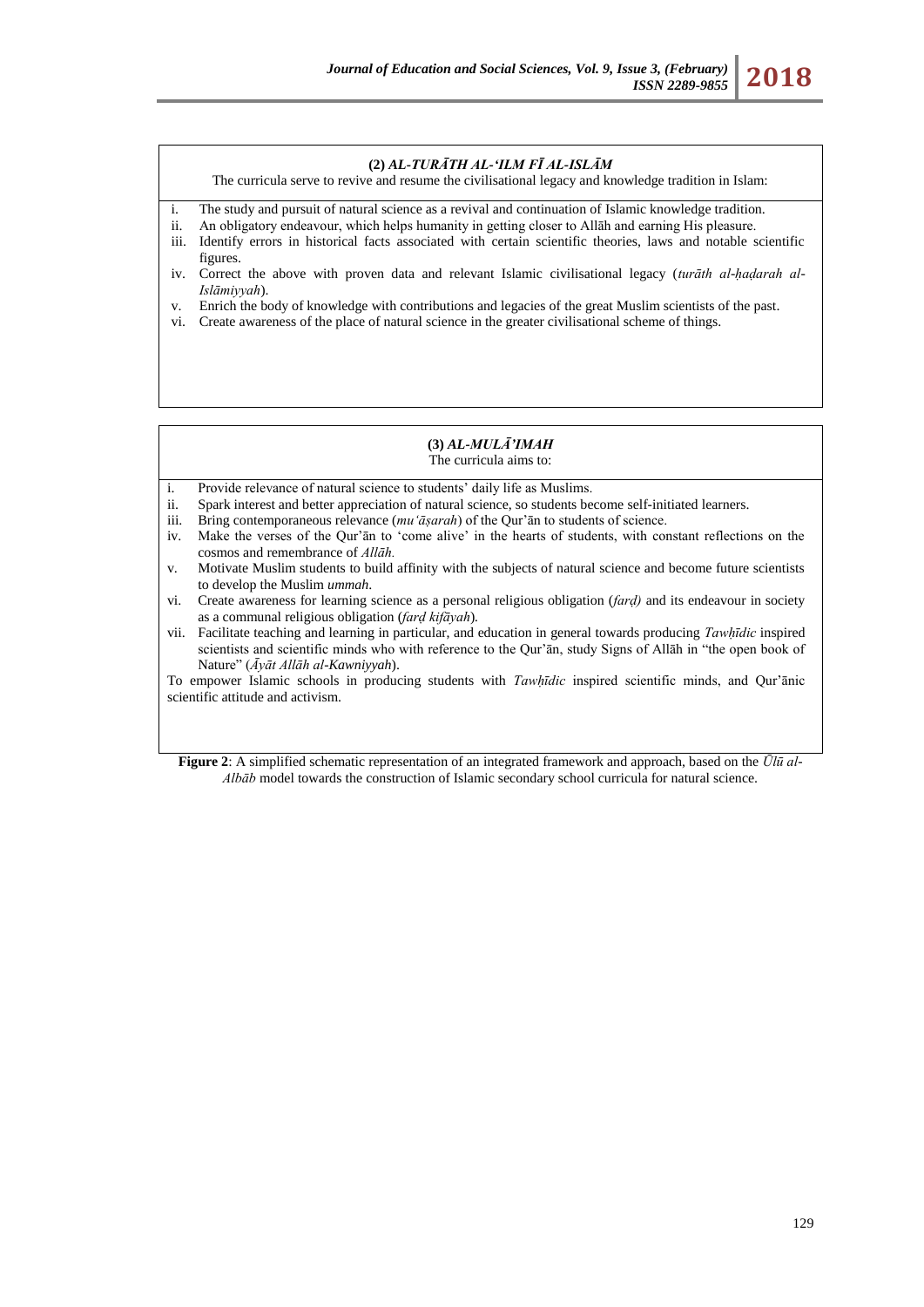

#### **CONCLUSION** approach, based on the *Ūlū al-Albāb* model towards the construction of Islamic

Project *N.S.W.V.Q.* (Natural Science from the Worldview of the Qur'ān, chaired by M. Kamal Hassan) works towards the production of *Natural Science from The Worldview of The Qur"an: An Introduction.* The three-volume work is a reference or supplementary textbook for biology, chemistry and physics, intended for use in Islamic secondary schools, as well as by science educators and the public. The science subject matter is based on the commonality of Malaysian, Indonesian, Cambridge, Bruneian, Singaporean, Filipino, Canadian and American middle and high-school curricula and syllabi. *N.S.W.V.Q.* is written in a fashion that veers away from the conventional. It presents the subject matter of biology, chemistry and physics in integrated themes. Throughout the book, the subject matter of science is discreetly presented from Qur'ānic theology, epistemology, cosmology, ontology, anthropology, axiology and eschatology. This involves holistic repositioning, reinterpreting and reorienting certain conventional aspects of Western modern science, whereby humanity's relationship with God, with itself and with the cosmos form the main constructs. Interwoven into the text are corrections of historical facts on scientific and technological developments, based on verified findings on the legacies of Muslim scholars, thinkers and scientists of the golden Islamic age. There are many instances whereby pressing issues of cosmological, ontological and axiological significance are juxtaposed with the current state of the environment, to prompt readers into tracing the sources of the problems and to find sustainable solutions based on Qur'ānic premise.

As such, despite the limitations of our study, the model supplementary reference textbook, which is written based on the *Ūlū Al-Albāb* three-dimensional integration framework for constructing natural science curricula for Islamic secondary schools, is suitable for use not only in Malaysia, but also for Islamic secondary education in other countries as well, as long as English is a medium of instruction. The *Ūlū Al-Albāb* three-dimensional integration framework itself is designed from an *ummatic* and Islamic civilisational stance. As it is based on the Qur'ānic knowledge and scientific culture, the framework is deemed suitable and useful for any Islamic secondary schools in the Muslim world, transcending language barriers, provided that the framework is accurately translated into the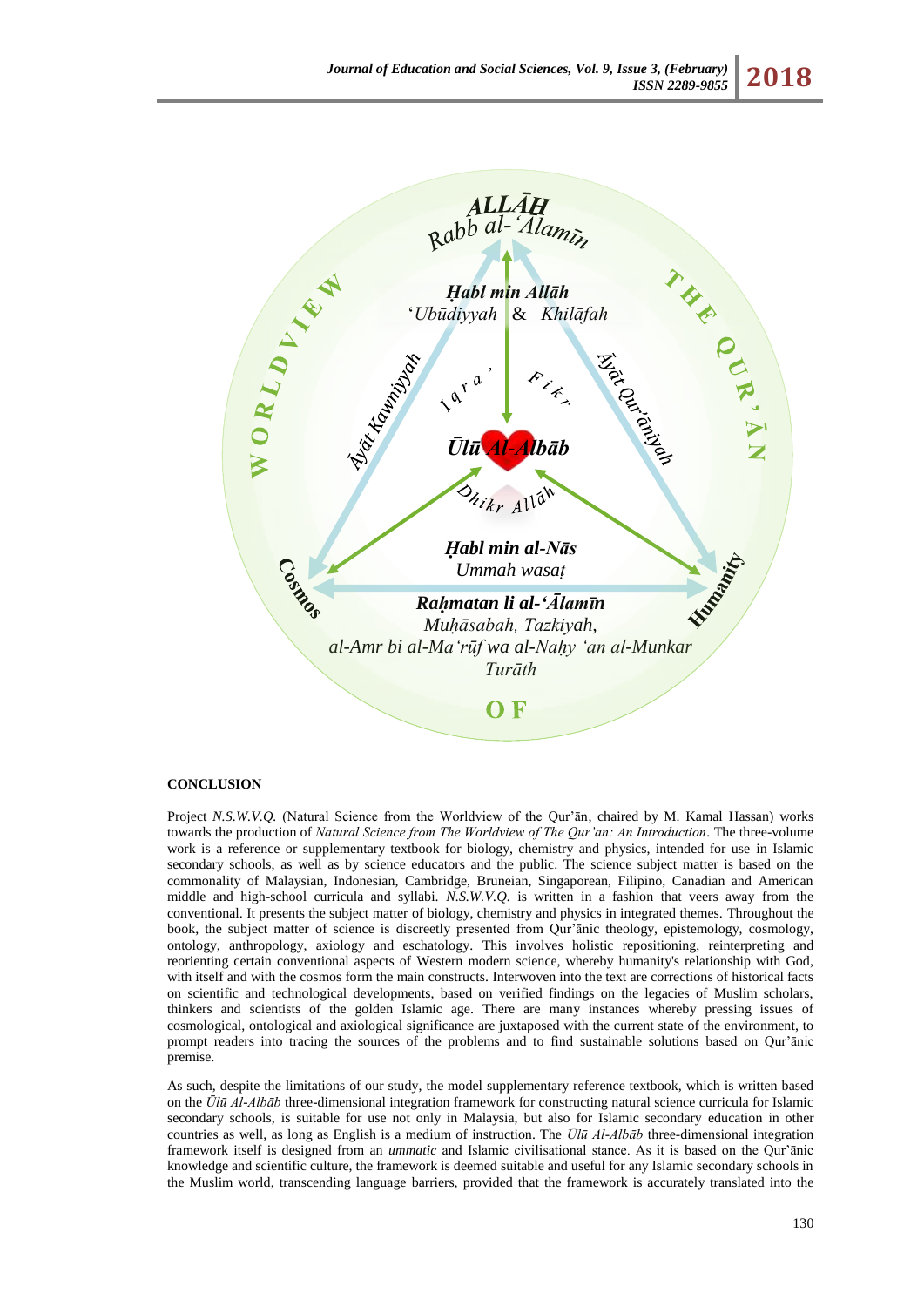respective languages. It is our vision and hope that the framework and its Islamically integrated model reference textbook for natural science shall not only fill the void that is so distinctly felt and witnessed in Islamic secondary education of the countries that we visited, but shall be an impetus for further research and works that address the need for real, correct, accurate and substantive integration of Qur'ānic worldview and natural science for use at all education levels throughout the Muslim world. This is a small step towards re-establishing natural science as a field of study that is truly based on the *Tawḥῑdic* worldview of the Qur'ān as was the case during the Golden Age of Islam.

In truth, the Qur'ān prescribes the very scientific attitude and worldview that the world of today needs, in the face of the global crumbling of human dignity, decaying of environmental sustainability and collapsing of civilisational integrity due to the fundamental systemic failures of modern and contemporary post-modern premises and structures. The *ummah* must veer away from her current trajectory of mimicking worldviews that are alien to the holistic and integrative nature of the Qur'ān, of the humankind and of all creations. Worldviews such as naturalism, mechanism and positivism that conventionally define disciplines of natural science, all stem forth from agnosticism, secularism and atheism that are alien to the *Tawḥῑdic* worldview of the Qur'ān. They have long seeped into the hearts of Muslims, tearing the *ummah* apart into shards that cannot, even at the very least, manage to sustain its survival, let alone to stand up as the most justly balanced (*ummatan wasaṭa)* and as the best (*khaira ummah*), offering the world solutions that are mercy to the Universe (*rahmatan li al-'ālamīn*). It is indeed a religious obligation and responsibility of Muslims, as the people with direct faithful and intimate access to the Qur'ānic criterion and guidance, to provide an answer. The *Ūlū al-Albāb* integration framework towards constructing curricula of natural science for Islamic secondary school is our humble attempt at addressing the long call for fully integrated science curricula and literature for use in formal instructions. This is a small step towards the Qur'ānic and *Sunnat*ic ideals. Our future plans include the production of *N.S.W.V.Q*. teachers' guide, teachers' trainings, workshops and talks to secondary school students, as well as the production of subject and grade-level specific *N.S.W.V.Q.*; *in shā" Allāh.*

### **REFERENCES**

- Abūsulaymān, 'A. H. (2002). "Man Between the Two Laws; A Qur'ānic Perspective in Understanding Self and Understanding the Other*"*. Retrieved 1 August 2013. [http://i-epistemology.net/abdul-hamid-a-abu](http://i-epistemology.net/abdul-hamid-a-abu-sulayman/1143-man-between-two-laws-a-quranic-perspective-in-understanding-self-and-understanding-the-other.html)[sulayman/1143-man-between-two-laws-a-quranic-perspective-in-understanding-self-and-understanding](http://i-epistemology.net/abdul-hamid-a-abu-sulayman/1143-man-between-two-laws-a-quranic-perspective-in-understanding-self-and-understanding-the-other.html)[the-other.html](http://i-epistemology.net/abdul-hamid-a-abu-sulayman/1143-man-between-two-laws-a-quranic-perspective-in-understanding-self-and-understanding-the-other.html)
- Akdoğan, C. (2008). *Science in Islam and the West.* Kuala Lumpur: ISTAC, IIUM.
- Al Fārūqī, I. R. (1982). *Al Tawḥīd: Its Implications for Though and ife.* Herndon, Virginia: IIIT.
- Al Fārūqī, I. R. & Al Fārūqī, L. L. (1986).*The Cultural Atlas of Islam,* New York & London: Macmillan.
- Al-Attas, S.M.N. (1989). *Islam and Philosophy of Science*. Kuala Lumpur: ISTAC IIUM.
- Alexander, R. and Numbers, R.L. (2010).*Biology and Ideology from Descartes to Dawkins.* Chicago & London: University of Chicago Press Ltd.
- Al-Ghazālī. (1963). *Tahāfut al-Falāsifah.* Sabih Ahmad Kamali. (Trans.). Lahore: Pakistan Philosophical Congess.
- Al-Ghazali. (2009). *The Book of Knowledge.*(Nabih Amin Faris. Trans.).Petaling Jaya: Islamic Book Trust.
- Al-Ghazali. (2013). *Wonders of the Heart.* W. J. Skellie. (Trans.). Petaling Jaya: Islamic Book Trust.
- Al-Ghazzāli. (2013). *The Book of Knowledge. Kitab al-"Ilm of Al-Ghazzāli"sIḥyā" "Ulūm al-Dīn.* (Faris, N. A. Trans.). Kuala Lumpur: Dar al-Wahy Publications.
- Al-Hilālī, M. T. & Khan, M. (1427H.).*The Noble Qur"an: English Translation of the Meanings and Commentary.*  Madinah: King Fahd Complex for the Printing of the Holy Qur'an.
- Ali, A. Yusuf. (1992). *The Holy Qur"an: Translation and Commentary.* Brentwood, Maryland, USA: Amana Corp.
- Al-Nawawi. (1976). *An-Nawawī"s Forty Hadith*. (Ibrahim, E. & Johnson-Davies, D. Trans.). Damascus: The Koran Publishing House.
- Asad, M. (1980). *The Message of The Qur"ān*. Gibraltar: Dar Al-Andalus.
- Ashraf, S. A. (Ed.). (1990). "Editorial". In *Muslim Education Quarterly.* 7(2): 2. Cambridge: Islamic Academy.

Basmeih. S. ‗A. (2007). *Tafsir Pimpinan Ar-Rahman: Interpretation of the Meaning of the Qur"an.* (English Translation evaluated and consulted upon by ‗Uthmān El-Muḥammady). Malaysia: JAKIM.

Bennabi, M. (2003). Abderrahman Benamara, *Colonisabilité.* Alger: Dar el-Hadhara.

Darwin, C. (1859). *The Origin of Species: By Means of Natural Selection or The Preservation of Favoured Races in the Struggle for Life.* London: John Murray.

Dawkins, R. (2006). *The God Delusion*. Boston New York: Mariner, Houghton Mifflin Company.

- Freud, S. (1919). *Totem and Taboo: Resemblances between the Psychic Lives of Savages and Neurotics.*(Trans. A. A. Brill). London: George Routledge & Sons. Ltd.
- Golshani, M. (1989). "Philosophy of Science from the Qur'anic Perspective". In *Toward Islamization of Disciplines.* Herndon, Virginia: IIIT.
- Hawking, S. & Mlodinow, L. (2010).*The Grand Design: New Answers to the Ultimate Questions of Life.* London: Bantam Press.
- Ibn ‗Abbās, ‗A. (2007).*Tanwīr al-Miqbās min TafsīrIbn "Abbās.* (English Trans. Guezzou, M.). Amman: Royal Aal al-Bayt Institute for Islamic Thought.